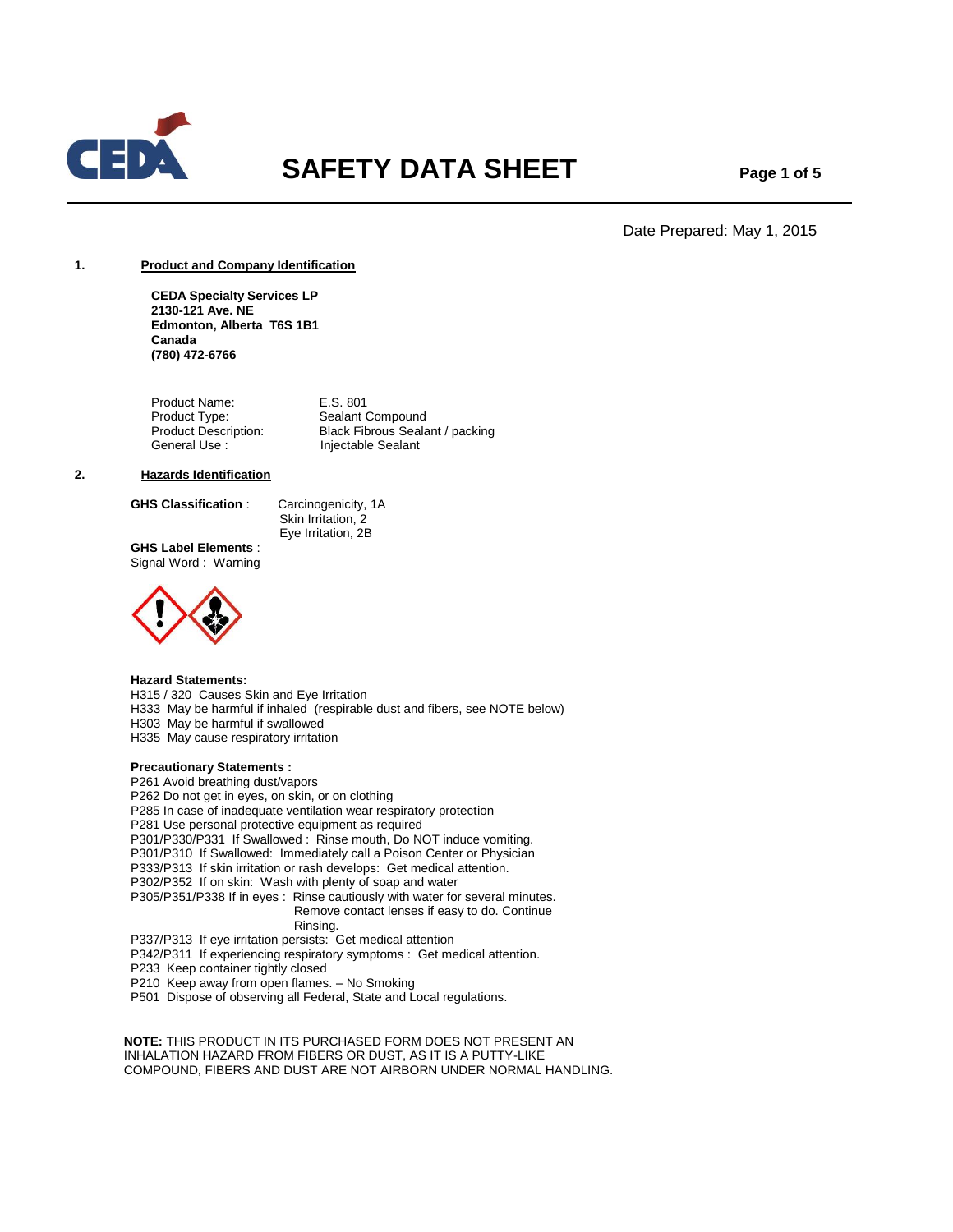## **3. Composition / Information on Ingredients**

| Ingredients                    | CAS No.     | % by weight |
|--------------------------------|-------------|-------------|
| Solvent Mixture                | 64742-47-8  | $1 - 20$    |
| Aluminosilicate                | 142844-00-6 | $1 - 20$    |
| <b>Crystalline Silica</b>      | None        | $<$ 5       |
| Natural Graphite               | 7782-42-5   | $1 - 20$    |
| <b>Modified Natural Resins</b> | Proprietary | 20-50       |

## **4. First Aid Measures**

| Ingestion:  | DO NOT INGEST. Oral toxicity not determined.                                                       |
|-------------|----------------------------------------------------------------------------------------------------|
|             | Do NOT induce vomiting. Even small amount of                                                       |
|             | solvent aspirated into the lungs during ingestion<br>or vomiting may cause aspiration pneumonitis. |
|             | Call a physician or get medical help immediately.                                                  |
| Inhalation: | Remove to fresh air. If symptoms persist,                                                          |
|             | seek medical attention.                                                                            |
|             | Skin Contact: Wash with soap and water, consult physician if                                       |
|             | Rash develops.                                                                                     |
|             | Eye Contact: Flush with water 15 minutes. If symptoms persist,<br>seek medical attention.          |

## **5. Fire Fighting Measures**

Recommended Extinguishing Agent:

Foam, Dry Chemical, Carbon Dioxide, Water Fog

Special Fire Fighting Procedures:

Self contained breathing apparatus and protective clothing should be worn in fighting fires involving chemicals. (Professionally Trained Personnel). Hazardous Products Formed by Fire or Thermal Decomposition: CO, CO2, H2S, SO2, Smoke, Incomplete Combustion Products Unusual Fire or Explosion Hazards:

 Closed containers may rupture when exposed to extreme heat or fire conditions<br>ases: None Compressed Gases:

Pressure at Room Temperature: Does not apply

## **6. Accidental Release Measures**

Steps to be taken in cases of

spill or leak:

 Wear proper personal protective equipment. Remove any sources of ignition from the area and allow hot surfaces to cool. Return contaminated material to metal container and seal container tightly. Dispose of contaminated material or waste. Clean up with mineral spirits.

## **7. Handling and Storage**

| Storage:  | Cool, dry, storage below 90 degrees F. Store in closed containers.                                                                                                                                                                                                          |
|-----------|-----------------------------------------------------------------------------------------------------------------------------------------------------------------------------------------------------------------------------------------------------------------------------|
|           | Refrigerate for best shelf life.                                                                                                                                                                                                                                            |
| Handling: | Avoid contact with skin and eyes. Do not breathe vapors. This<br>product in its purchased form does not create an inhalation hazard<br>from fibers or dust. If grinding or sanding or any other process is<br>performed to this compound will cause airborne particles wear |
|           | appropriate respirator to avoid breathing any dust or vapors.                                                                                                                                                                                                               |
|           | Wear appropriate safety gear as required in work area.                                                                                                                                                                                                                      |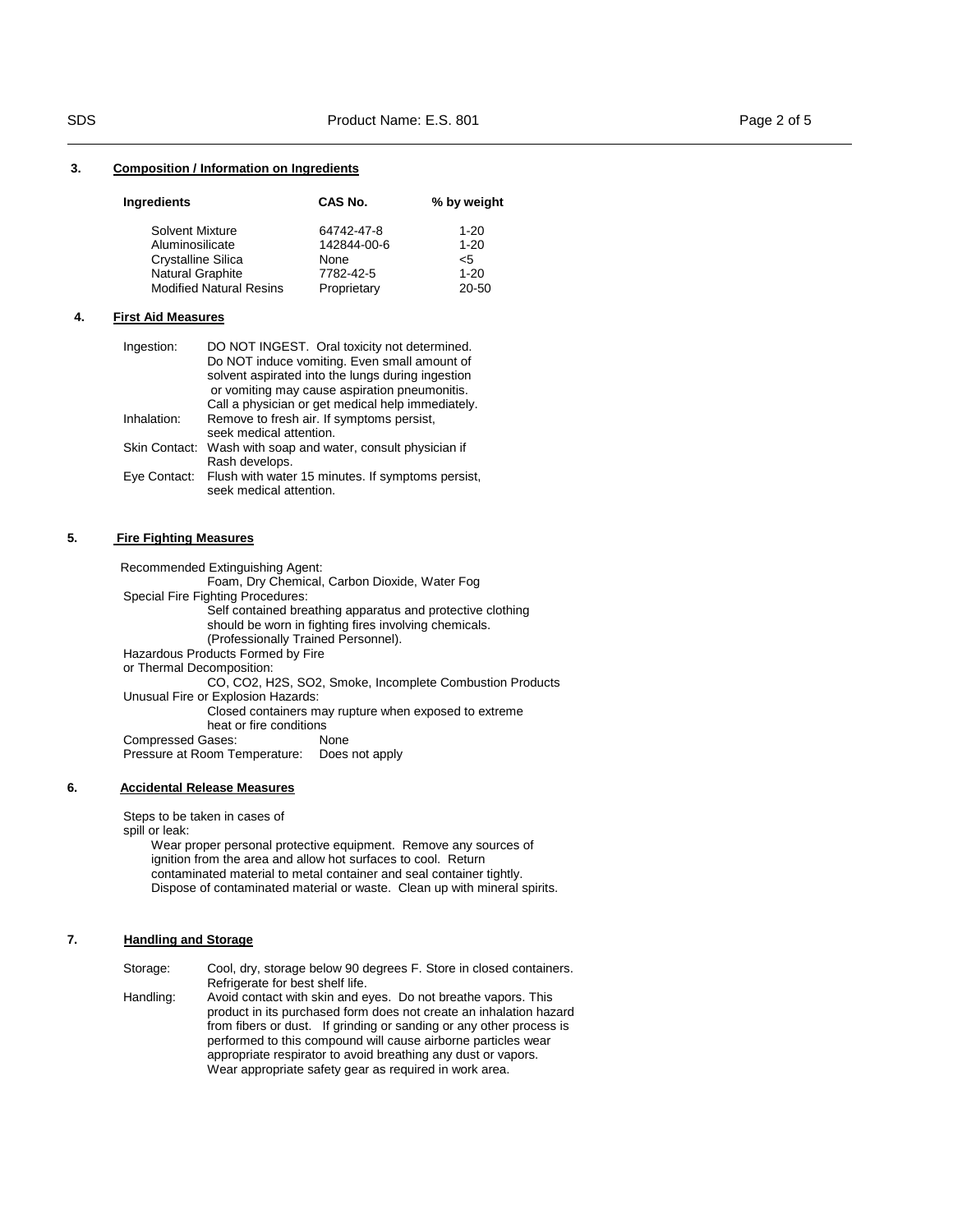## **8. Exposure Controls / Personal Protection**

| <b>Exposure Limits</b><br>Ingredients |                                         | <b>ACGIH</b><br>(TLV)                                                                                                                                                                                           | <b>OSHA</b><br>(PEL)                                                                                | <b>OTHER</b>              |
|---------------------------------------|-----------------------------------------|-----------------------------------------------------------------------------------------------------------------------------------------------------------------------------------------------------------------|-----------------------------------------------------------------------------------------------------|---------------------------|
| <b>Crystalline Silica</b>             |                                         |                                                                                                                                                                                                                 |                                                                                                     |                           |
| Tridymite                             | Cristobalite                            | 0.05 mg/m3 (respirable)<br>0.05 mg/m3 (respirable)                                                                                                                                                              | 0.025 mg/m3 (respirable)                                                                            |                           |
| Quartz                                |                                         | 0.1 mg/m3 (respirable)                                                                                                                                                                                          | 0.025 mg/m3 (respirable)                                                                            |                           |
| Solvent Mixture                       |                                         | 100ppm TWA                                                                                                                                                                                                      | 500ppm TWA                                                                                          |                           |
| Aluminosilicate                       | (respirable ceramic fibers)             | $0.2$ f/cc TLV, 8 hr, TWA                                                                                                                                                                                       | $0.5$ f/cc, 8 hr. TWA*<br>* (Manufacturer Recommendation)<br>(California PEL is 0.2 f/cc, 8 hr TWA) |                           |
| Natural Graphite                      | <b>Modified Natural Resins</b>          | 2.0 mg/m3 TWA Respirable Dust<br>10mg/m3                                                                                                                                                                        | N/E<br>15mg/m3                                                                                      | 3 mg/m3 for nuisance dust |
|                                       | Personal Protective Equipment (PPE)     |                                                                                                                                                                                                                 |                                                                                                     |                           |
| Eyes:                                 | <b>Safety Glasses</b>                   |                                                                                                                                                                                                                 |                                                                                                     |                           |
|                                       |                                         | Full face shield recommended. (during injection process)                                                                                                                                                        |                                                                                                     |                           |
| Skin:                                 | Chemical resistant gloves.              |                                                                                                                                                                                                                 |                                                                                                     |                           |
|                                       | <b>Respiratory Protection:</b>          | NIOSH approved for organic vapors and dust.                                                                                                                                                                     |                                                                                                     |                           |
|                                       | Other Protective Clothing or Equipment: |                                                                                                                                                                                                                 | Coveralls or other protective clothing. Safety equipment as required in area.                       |                           |
|                                       | Work / Hygienic Practices:              | Avoid contact with skin. Wash hands before eating.                                                                                                                                                              |                                                                                                     |                           |
|                                       | <b>Engineering Controls:</b>            | Ventilation: Local exhaust if poorly ventilated area or in confined spaces.<br>Ventilation should be provided during heat up to exhaust organic vapors<br>resulting from vaporization of certain organic agents |                                                                                                     |                           |

# **9. Chemical and Physical Properties**

| Appearance:              | Brown putty-like compound               |                             |
|--------------------------|-----------------------------------------|-----------------------------|
| Odor:                    | Solvent like                            |                             |
| pH:                      | 5.2                                     |                             |
| Solubility in Water:     | NIL                                     |                             |
| pecific Gravity:         | 1.365 (compressed, uncured) $(H2O = 1)$ |                             |
| <b>Evaporation Rate:</b> | Not Applicable                          |                             |
| Boiling Point:           | Not Applicable                          |                             |
| Melting Point:           | Not Applicable                          |                             |
| Vapor Pressure:          | Solvent only, mixture not tested :      |                             |
|                          |                                         | 0.6 kPa (2.2 mm Hg) at 20 C |
| Vapor Density:           | Solvent only, mixture not tested        |                             |
|                          | $5.5^{\circ}$                           | $-air = 1)$                 |
| <b>VOC Content:</b>      | Max 10% by weight                       |                             |
| Flash Point:             | $219^{0}$ F.                            | Method: Cleveland Open Cup  |
|                          |                                         |                             |

Flammable Limits:<br>LEL: Not

LEL: Not Established<br>UEL: Not Established Not Established

# **10. Stability and Reactivity**

| Stability:                | Stable                                                   |
|---------------------------|----------------------------------------------------------|
| Hazardous Polymerization: | Will not occur                                           |
| Hazardous Decomposition   |                                                          |
| Or By-Products:           | CO, CO2, H2S, SO2, Smoke, Incomplete Combustion Products |
| Incompatibility:          | Strong Oxidizers and Strong Acids, Mineral Acids,        |
|                           | Alkalies.                                                |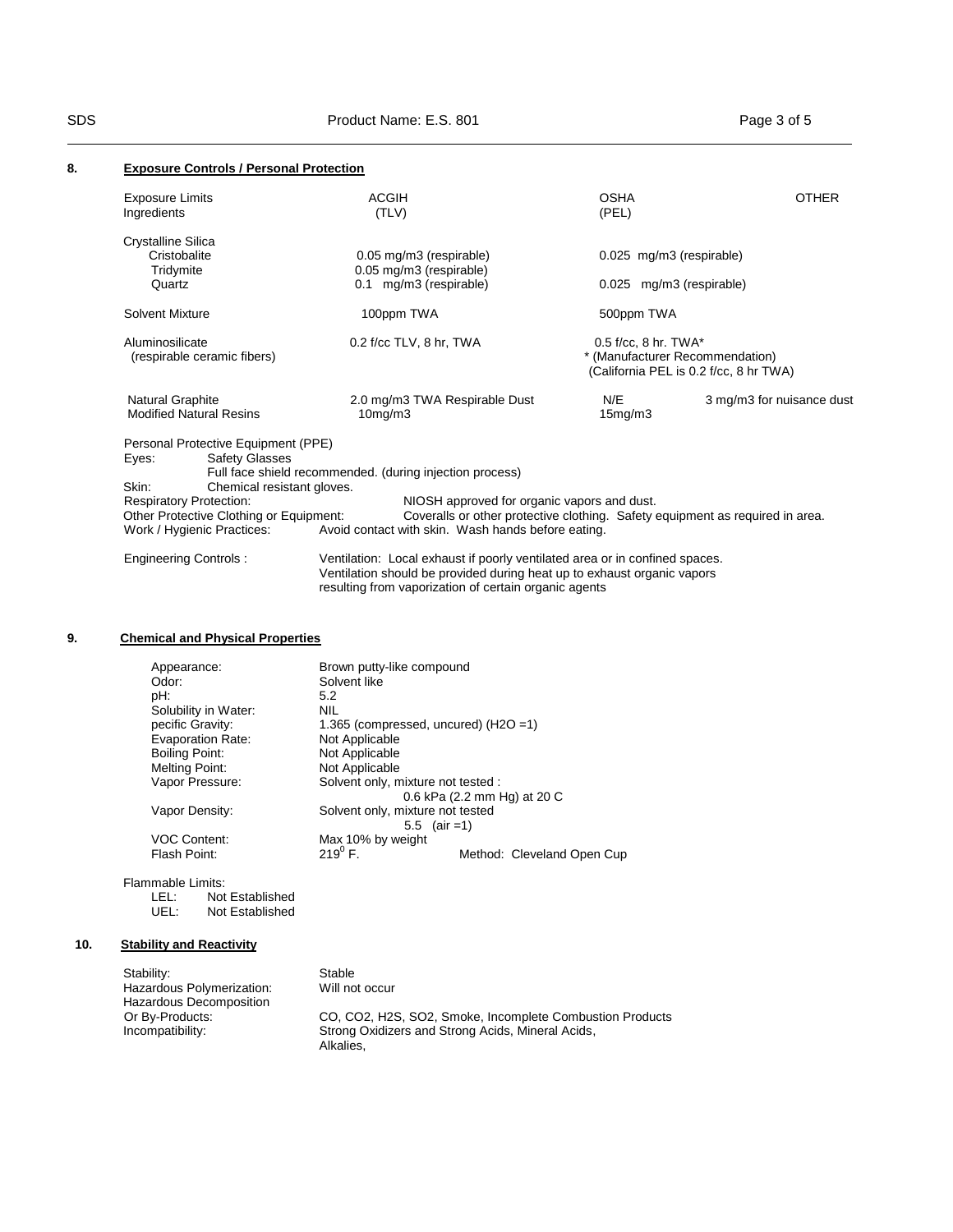| <u><b>REPORT THE REPORT OF THE REPORT</b></u>                                                                     |                                                                                                                                                         |                                                                                                                                                                                                                                                                                                                                                                                                                                                   |
|-------------------------------------------------------------------------------------------------------------------|---------------------------------------------------------------------------------------------------------------------------------------------------------|---------------------------------------------------------------------------------------------------------------------------------------------------------------------------------------------------------------------------------------------------------------------------------------------------------------------------------------------------------------------------------------------------------------------------------------------------|
| Primary Routes of Entry:                                                                                          |                                                                                                                                                         | Inhalation and contact.<br>Signs and Symptoms of Overexposure: Inhalation: Possible dizziness or headaches,<br>respiratory irritation. Eyes: Redness and irritation.<br>Skin: Chemical dermatitis, redness and itching.                                                                                                                                                                                                                           |
| <b>Existing Conditions Aggravated</b><br>by Exposure:                                                             |                                                                                                                                                         | Pre-existing skin condition if prolonged exposure<br>to skin. (Wear chemical resistant gloves) Respiratory<br>disorders, asthma, chronic emphysema, heart condition (if prolonged<br>and continuous exposure to dust or vapors).<br>Dust exposure is not a hazard with this product under normal use.<br>Product is in a putty-like form. (Organic vapors, Wear recommended<br>respirator if exceeding permissible exposure limit, see section 8) |
| Carcinogenicity                                                                                                   |                                                                                                                                                         |                                                                                                                                                                                                                                                                                                                                                                                                                                                   |
| NTP:                                                                                                              |                                                                                                                                                         | Crystalline Silica (respirable size) Known to be a Carcinogen                                                                                                                                                                                                                                                                                                                                                                                     |
| IARC:                                                                                                             | Ceramic Fibers, (respirable size) Reasonably Anticipated to be a Carcinogen<br>Crystalline Silica, Group 1 IARC<br>Ceramic Fibers, (respirable size) 2B |                                                                                                                                                                                                                                                                                                                                                                                                                                                   |
| <b>OSHA Regulated:</b>                                                                                            | <b>NO</b>                                                                                                                                               |                                                                                                                                                                                                                                                                                                                                                                                                                                                   |
| Toxicity: (Solvent only, mixture not tested)<br>Inhalation (Solvent):<br>Skin (Solvent):<br>Ingestion: (Solvent): |                                                                                                                                                         | Low Toxicity: LC50 greater than near-saturated vapor concentration / 1 hour rat<br>Expected to be of Low Toxicity: LD50.2000 mg/kg, Rat mg/kg, rat<br>Expected to be of Low Toxicity: LD50>2000 mg/kg, rat                                                                                                                                                                                                                                        |
| Acute Health Hazards:                                                                                             |                                                                                                                                                         | <b>Skin:</b> Contact on bare skin can cause chemical dermatitis,<br>redness, itching                                                                                                                                                                                                                                                                                                                                                              |
|                                                                                                                   |                                                                                                                                                         | Inhalation: Breathing excessive vapors may cause dizziness<br>or headaches irritation of eyes, nose, throat, lungs and<br>can cause central nervous system depression.                                                                                                                                                                                                                                                                            |
| Chronic Health Hazards:                                                                                           |                                                                                                                                                         | Inhalation: Crystalline Silica, respirable size NTP Known Carcinogen.<br>Ceramic Fibers, NTP Reasonably Anticipated to be a Carcinogen.<br>Repeated exposure to solvent vapors above recommended exposure limits, can cause central<br>nervous system effects, drowsiness, dizziness and headaches.<br>(Wear recommended respirator if exceeding permissible exposure limit, see section 8)                                                       |
|                                                                                                                   |                                                                                                                                                         | <b>NOTE:</b> THIS PRODUCT IN ITS PURCHASED FORM DOES NOT PRESENT AN<br>INHALATION HAZARD FROM FIBERS OR DUST, AS IT IS A PUTTY-LIKE COMPOUND.<br>FIBERS AND DUST ARE NOT AIRBORN UNDER NORMAL HANDLING.                                                                                                                                                                                                                                           |

## **12. Ecological Information**

Solvent Only : Expected to have low toxicity. LC/EC/IC50 > 1000 mg/l, Fish, Aquatic Invertebrates, Algae, Microorganisms. Mobility - Absorbs to soil and has low mobility. Floats on water.

## **13. Disposal Considerations**

Recommended Methods of Disposal: RCRA 40 CFR 261 Classification : This product as purchased does not fall under current US EPA RCRA Definitions of Hazardous Waste. Certain state regulations could affect whether a material is considered a hazardous waste upon disposal. It must also be noted that a material can become a hazardous waste if it is mixed with or comes in contact with a hazardous substance during use. Under RCRA it is the responsibility of user of a product to determine at the time of disposal, whether a material should be classified as a hazardous waste.

## **14. Transport Information**

| DOT (49 CFR 172): | Not Regulated |
|-------------------|---------------|
|-------------------|---------------|

| <b>IATA</b> |  | Not Regulated |
|-------------|--|---------------|
|-------------|--|---------------|

Liquid / Solid (per ASTM D 4359-90) : Material is a solid

**11. Toxicology Information**